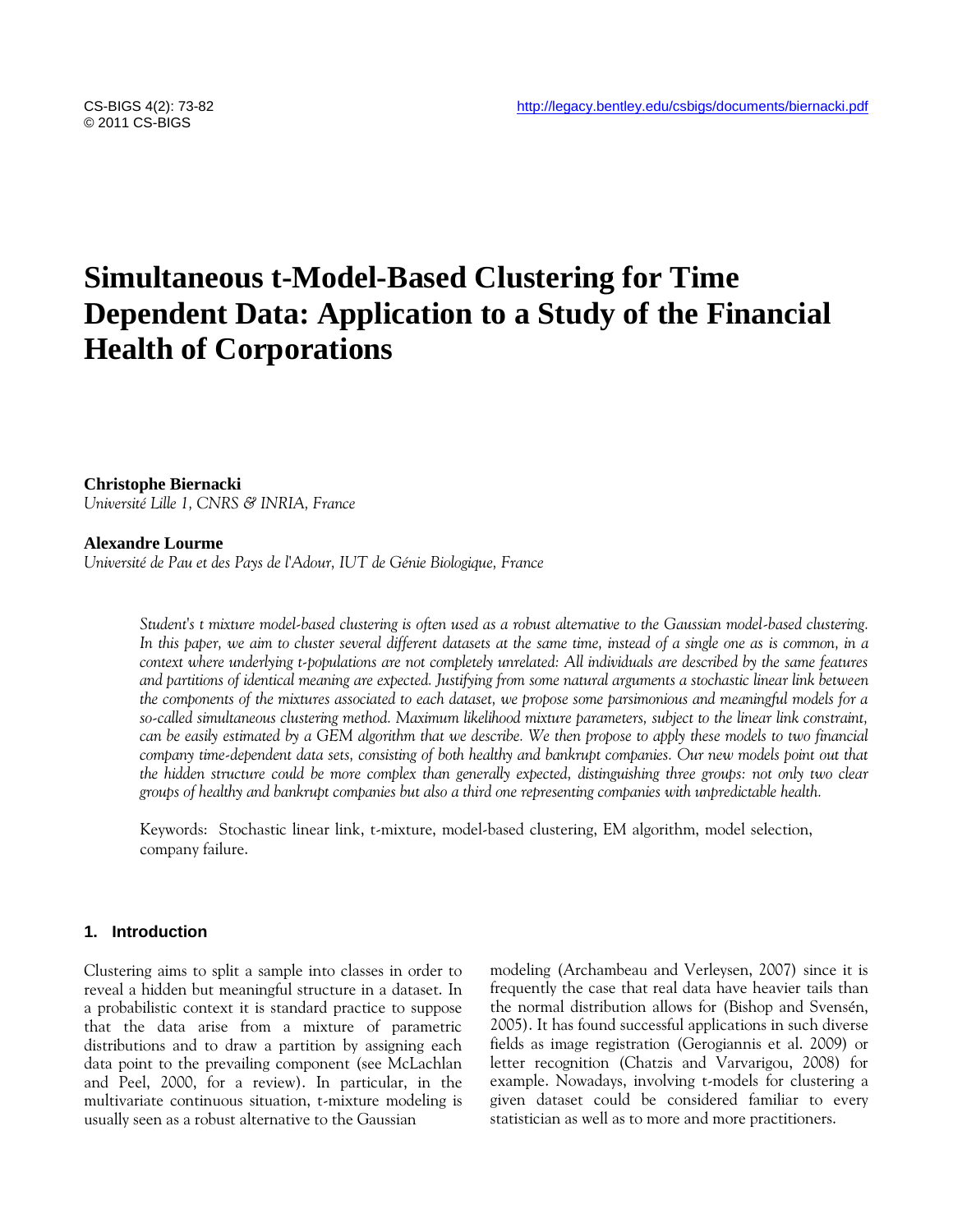However, in many situations, one needs to cluster several datasets, possibly arising from different populations (instead of a single one) into partitions with identical meaning. For instance, Lourme and Biernacki (2010) extended the standard Gaussian model-based clustering for simultaneous partitioning of three samples of seabirds living in several geographic zones, leading to very different morphological variables and showed that this model outperforms the naïve approach consisting in performing one independent clustering by sample. The proposed model relies on a linear stochastic link between the samples, which can be justified from some simple but realistic assumptions.

This paper proposes to extend this work to the case of multivariate Student's t models (in-short t-models) in order to simultaneously classify several datasets instead of applying several independent t-clustering methods. Similarly to the Gaussian case (Lourme and Biernacki, 2010), a linear stochastic link between the populations from which the samples arise is argumented and established. This link allows us to estimate, by maximum likelihood (ML), all mixture parameters at the same time and consequently allows us to cluster the diverse datasets simultaneously.

In Section 2, starting from the standard approach of some independent t-mixture model-based clustering methods, we present the principle of simultaneous clustering. Some parsimonious and meaningful models on the established stochastic link are then proposed in Section 3 and associated ML estimates are given in Section 4 through a GEM algorithm. Some experiments are finally performed on a large set of companies described by their financial ratios given over two time periods (mixing of data from 2002 and 2003) in order to build a typology over their financial health (Section 5). Finally in Section 6 we make concluding remarks.

## **2. From independent to simultaneous tclustering**

In simultaneous clustering, the aim is to separate  $H$ samples into K groups. Each sample  $x^h$  ( $h \in \{1, ..., H\}$ ) is composed of  $n^h$  individuals  $x_i^h$  ( $i = 1, ..., n^h$ ) of  $\mathbb{R}^d$  and arises from a population  $P<sup>h</sup>$ . In addition, all populations are described by the same dcontinuous variables and we assume that the underlying partitions of each sample have the same meaning.

# *2.1.Standard solution: Several independent t-clusterings*

In a standard *t*-model-based clustering framework (see McLachlan and Peel, 2000, Chapter 7), the individuals

 $x_i^h$ ( $i = 1, ..., n^h$ ) of each sample  $x^h$  are assumed to be independently drawn from the random vector  $X^h$  following a K-order *t*-mixture  $P^h$  with probability density function:

$$
f(x; \psi^h) = \sum_{k=1}^K \pi_k^h t_d(x; \nu_k^h, \mu_k^h, \Sigma_k^h); x \in \mathbb{R}^d.
$$

The coefficients  $\pi_k^h$  ( $k = 1, ..., K$ ) are mixing proportions (for all  $k \pi_k^h > 0$  and  $\boldsymbol{k}$  $\sum_{k}^{K} \pi_k^h = 1$ ) and  $t_d(\bullet; \nu_k^h, \mu_k^h, \Sigma_k^h)$ denotes the *d*-variate *t*-distribution with degree of freedom  $v_k^h \in \mathbb{R}^+$ , with location parameter  $\mu_k^h \in \mathbb{R}^d$  and with inner product matrix  $\Sigma_k^h \in \mathbb{R}^{d \times d}$  (positive-definite):  $t_d(x; v_k^h, \mu_k^h, \Sigma_k^h)$ h

$$
\frac{\Gamma(\frac{d+\nu_k^h}{2})(\pi\nu_k^h)^{-d/2}|\Sigma_k^h|^{-1/2}}{\Gamma(\nu_k^h/2)\Big[1+(\chi-\mu_k^h)/\Sigma_k^{h^{-1}}(\chi-\mu_k^h)/\nu_k^h\Big]^{(d+\nu_k^h)/2}}.
$$

The mixture  $P^h$  is then entirely determined by  $\psi^h$  $(\psi_k^h)_{k=1,\dots,K}$  where  $\psi_k^h = (\pi_k^h, \nu_k^h, \mu_k^h, \Sigma_k^h)$ .

Two kinds of hidden data can be highlighted in this model. First, a binary vector  $z_i^h = (z_{i,1}^h, ..., z_{i,K}^h)$  indicates whether the data point  $x_i^h$  has been generated  $(z_{i,k}^h = 1)$ or not  $(z_{i,k}^h = 0)$  by the *k*-th *t*-component  $C_k^h$  of  $P^h$ mixture. The vector  $z_i^h$  is assumed to arise from the Kvariate multinomial distribution of order 1 and of parameter  $(\pi_1^h, ..., \pi_K^h)$ . Second, if  $x_i^h$  has been generated by  $C_k^h$ , then it can be assumed equivalently that  $x_i^h$ arises from the normal *d*-variate distribution  $N_d(\mu_k^h, \Sigma_k^h/u_i^h)$ , where  $u_i^h \in \mathbb{R}^+$  denotes some hidden data arising from the gamma distribution  $\gamma_{v_k^h/2,v_k^h/2}$  (see McLachlan and Peel, 2000, p. 223).

So the complete data model assumes that  $(x_i^h, u_i^h, z_i^h)_{i=1}$   $n^h$  are realizations of independent random vectors identically distributed according to  $(X^h, U^h, Z^h)$  in  $\mathbb{R}^d \times \mathbb{R}^+ \times \{0,1\}^K$  where  $Z^h$  $(Z_1^h, ..., Z_K^h)$  is a binary vector from the multinomial distribution with parameter  $(\pi_k^h; k = 1, ..., K)$ ,  $U^h$  |  $Z_k^h = 1$  is a random variable distributed as  $\gamma_{v_k^h/2,v_k^h/2}$  and  $(X^h \mid U^h = u, Z^h \mid X^h = 1)$  is normal with mean  $\mu_k^h$  and covariance matrix  $\sum_k^h/u$ .

Estimating  $\psi = (\psi^h)_{h=1,\dots,H}$  by maximizing its loglikelihood function  $\ln L(\psi; x) = \frac{1}{h}$  $\sum_{n=1}^{H} \sum_{i=1}^{n}$  $n^h$  $\ln[f(x_i^h; \psi^h)]$  $\sum_{h=1}$  $\sum^H \ln L^h(\psi^h;x^h)$  computed on the observed data leads to maximizing independently each log-likelihood function  $\ln L^h(\psi^h; x^h)$  of the parameter  $\psi^h$  computed on the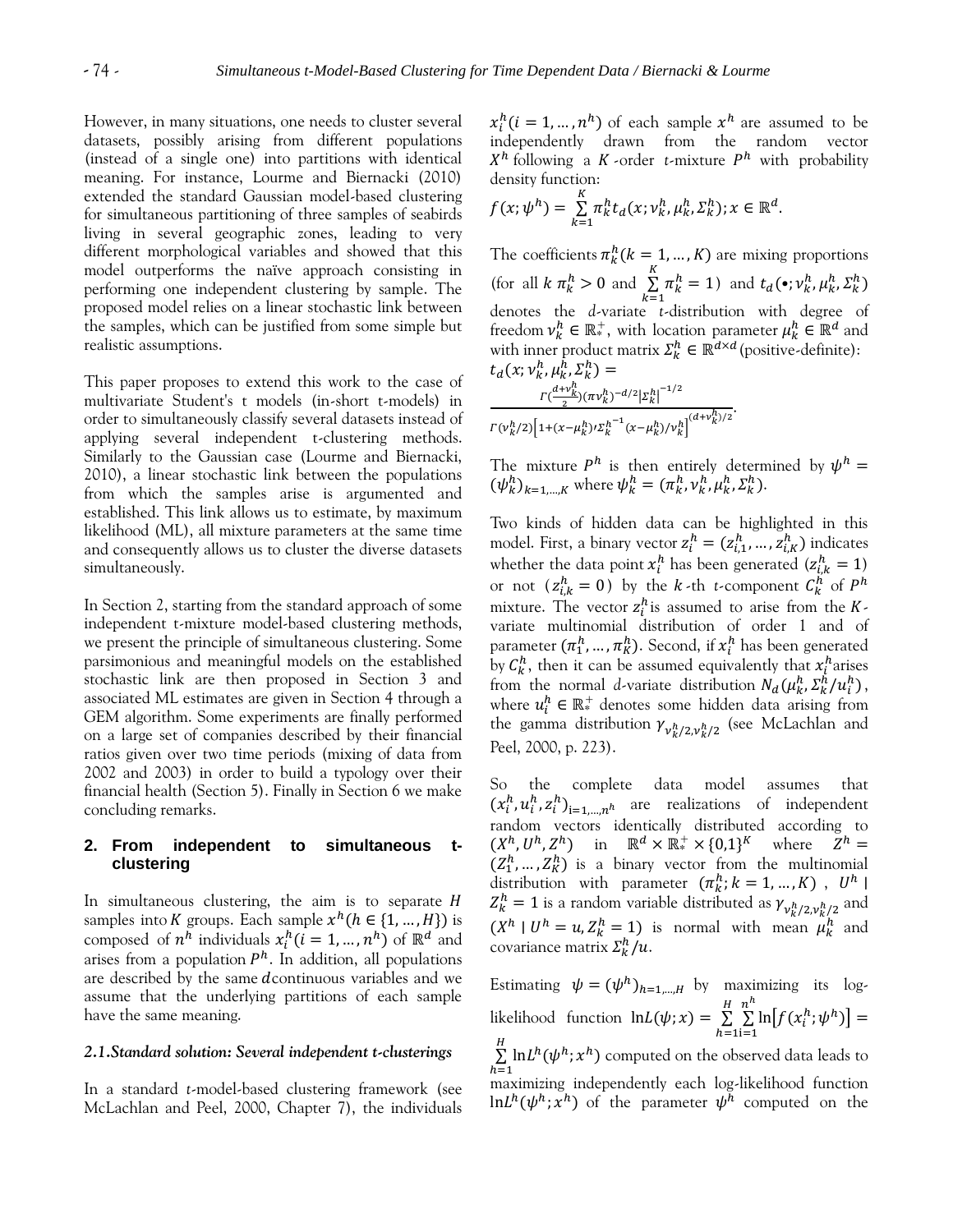sample  $x^h$  . Several avatars of the EM-algorithm can perform the maximization. Two examples are available in McLachlan and Peel (2000) (p. 224 – 229) and in Wang and Hu (2009).

The observed data point  $x_i^h$  is then allocated by the Maximum A Posteriori principle (MAP) to the group corresponding to the highest estimated posterior probability of membership computed at the ML estimate  $\psi$ :

$$
t_{i,k}^h(\hat{\psi}) = E(Z_k^h \mid X^h = x_i^h; \hat{\psi}).
$$

Since the partition estimated by independent clustering is arbitrarily numbered, the practitioner must, if necessary, renumber some clusters in order to assign the same index to clusters having the same meaning for all populations. The simultaneous clustering method that we now present aims both to improve the partition estimation and to automatically give the same numbering to clusters with identical meaning.

# *2.2.Proposed solution: Using a linear stochastic link between the populations*

From the beginning the groups that have to be discovered consist in a same meaning partition of each sample and samples are described by the same features. In a similar case (but in a Gaussian mixture model-based clustering context), when populations were so related, we proposed in Lourme and Biernacki (2010) to establish a distributional relationship between the components sharing identical labels. We take up here, in a *t*-modelbased clustering context, this idea on which the so-called simultaneous clustering method is based. Then we assume below that the conditional populations are related by a stochastic link and we specify this link thanks to three additional hypotheses  $H_1, H_2, H_3$ .

For all  $(h, h') \in \{1, ..., H\}^2$  and all  $k \in \{1, ..., K\}$ , a map  $\xi_k^{h,h}$ :  $\mathbb{R}^d \to \mathbb{R}^d$  is assumed to exist, so that:

$$
(X^{h} \mid Z_k^{h} = 1) \sim \xi_k^{h,h} (X^h \mid Z_k^h = 1). \tag{1}
$$

This model implies that individuals from some *t*component  $C_k^h$  are stochastically transformed (via  $\xi_k^{h,h}$ ) into individuals of  $C_k^{h}$ . In addition, as samples are described by the same features, it is natural, in many practical situations, to expect that a variable in some population depends mainly on the same feature, in another population. So we assume (Hypothesis  $H_1$ ) that the *j*-th  $(j \in \{1, ..., d\})$  component  $(\xi_k^{h,h'})^{(j)}$  of  $\xi_k^h$ depends only on the *j*-th component  $x^{(j)}$  of its variable  $x \in \mathbb{R}^d$ .

In other words,  $(\xi_k^{h,h})^{(j)}$  corresponds to a map from into that transforms, in distribution, the conditional *t*covariate  $(X^h | Z_k^h = 1)^{(j)}$  into the corresponding conditional *t*-covariate  $(X^{h} | Z_k^{h'} = 1)^{(j)}$ . Assuming moreover that  $(\xi_k^{h,h\prime})^{(j)}$  is continuously differentiable for all  $j$  (Hypothesis  $H_2$  ) then the only possible transformation is an affine map. Indeed it is proved in Biernacki et al. (2002) that there exist exactly two continuously differentiable maps from  $\mathbb R$  into  $\mathbb R$  which transform some real-valued normal non-degenerate variable into another one, and that these two maps are both affine. This theoretical result does not concern normal distributions only but it can be extended to any couple of real-valued variables with support  $\mathbb R$  as  $(X^h | Z^h = 1)^{(j)}$  and  $(X^{h'} | Z^{h'} = 1)^{(j)}$ , admitting a symmetric distribution (see Appendix A for a proof).

As a consequence, for all  $(h, h') \in \{1, ..., H\}^2$  and  $k \in \{1, ..., K\}$ , there exist  $D_k^{h,h} \in \mathbb{R}^{d \times d}$  diagonal, and  $b_k^{h,h} \in \mathbb{R}^d$  so that:

$$
(X^{h'} \mid Z_k^{h'} = 1) \sim D_k^{h,h'}(X^h \mid Z_k^h = 1) + b_k^{h,h'}.
$$
 (2)

Relation (2) is the affine form of the distributional relationship (1), obtained from both hypotheses  $H_1$  and  $H_2$ . It implies on the one hand that inner product matrices and location parameters are linked respectively by:

$$
\Sigma_k^{h'} = D_k^{h,h'} \Sigma_k^h D_k^{h,h'} \text{ and } \mu_k^{h'} = D_k^{h,h'} \mu_k^h + b_k^{h,h'}.
$$
 (3)

Relation (2) implies on the other hand that degrees of freedom are equal through the populations:

$$
\nu_k^1 = \dots = \nu_k^H; k \in \{1, \dots, K\}.
$$
\n(4)

As inner product matrices are invertible, the matrices  $D_{k}^{h,h}$  are non singular. Let us assume henceforward that any couple of corresponding conditional covariables  $(X^h | Z^h = 1)^{(j)}$  and  $(X^{h'} | Z^h = 1)^{(j)}$  are positively correlated. That assumption (Hypothesis  $H_3$ ) implies that the matrices  $D_k^{h,h}$  are positive, and means that the covariable correlation signs, within some conditional population, remain the same through the populations.

Thus, any couple of identically labeled component parameters,  $\psi^h_k$  and  $\psi^{h \prime}_k$ , now has to satisfy (4) and there exists a diagonal positive-definite matrix  $D_k^h$ and a vector  $b_k^{h,h} \in \mathbb{R}^d$  which satisfy (3). (Let us note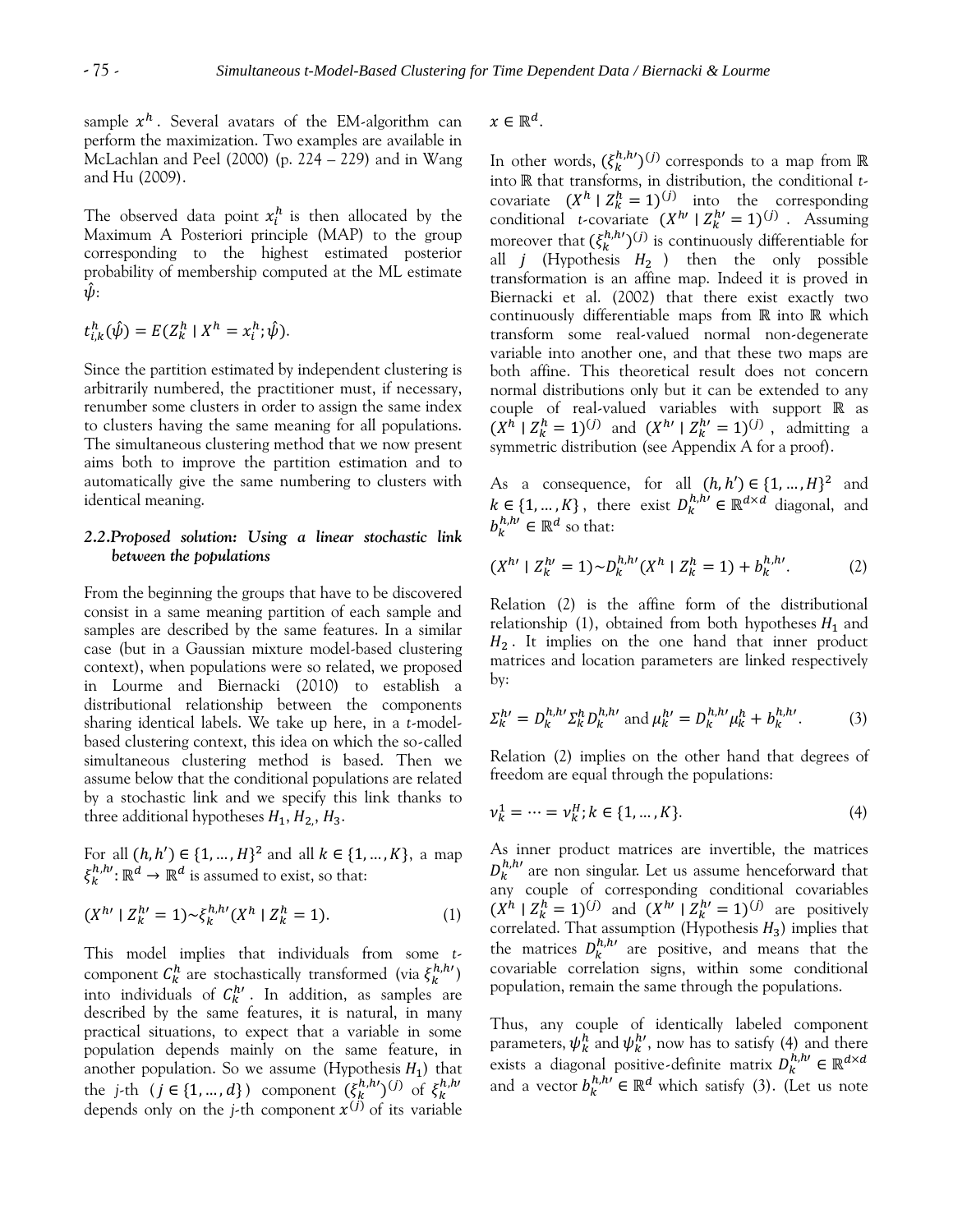that then  $D_k^{h,h} = D_k^{h,h^{-1}}$  and that  $b_k^{h,h} = -D_k^{h,h} b_k^{h,h}$ .

The whole parameter space  $\Psi$  of  $\psi$  is characterized henceforth by both (3) and (4). The so-called simultaneous clustering method relies (in a *t*-mixture model-based clustering framework) on inference on the parameter  $\psi$  on its constrained parameter space.

## **3. Parsimonious models**

Parsimonious models can now be established by combining classical assumptions within each mixture on both mixing proportions and *t*-parameters (intrapopulation models), with meaningful constraints on the parametric link (3) between the conditional populations (interpopulation models).

#### *3.1.Intrapopulation models*

Inspired by Gaussian parsimonious mixtures one can envisage several models of constraints on each *t*-mixture parameter. Inner product matrices within  $P^h (h = 1, ..., H)$ may be homogeneous ( $\Sigma_k^h = \Sigma^h$ ) or heterogeneous, mixing proportions may be equal  $(\pi)$  or free  $(\pi_k)$ , degrees of freedom may be homogeneous  $(v)$  or free  $(v_k)$ . These models will be called *intrapopulation models*.

Although they are not considered here, some other intrapopulation models based on an eigenvalue decomposition of inner product matrices (see Celeux and Govaert, 1995) can be envisaged as an immediate extension of our intrapopulation models.

*Remark.* Homogeneous inner product matrices in a *t*mixture should not be mistaken for homoscedasticity. A *t*-random vector has finite moments of 2nd order if and only if  $v > 2$ . In this case, the covariance matrix is obtained by multiplying the inner product matrix by  $\nu/(\nu-2)$ . The homoscedasticity of a *t*-mixture is then a consequence of assuming (for instance) that (i) inner product matrices are homogenous and (ii) degrees of freedom are both homogeneous and greater than 2.

#### *3.2.Interpopulation models*

In the most general case the matrices  $D_k^{h,h}$  are diagonal positive-definite and the vectors  $b_k^{h,h}$  are unconstrained. We can also consider component independent situations for  $D_k^{h,h}$   $(D_k^{h,h'} = D^{h,h'})$  and/or on  $b_k^{h,h'} (b_k^{h,h'} = b^{h,h'})$ . Other constraints on  $D_k^{h,h}$  and  $b_k^{h,h}$  can be easily proposed but are not considered in this paper (see Lourme and Biernacki, 2010). We can also assume that

the mixing proportion vectors  $(\pi_1^h, ..., \pi_K^h)$   $(h = 1, ..., H)$ are either free  $(\pi^h)$  or equal  $(\pi)$ . These models will be called *interpopulation models* and they have to be combined with some intrapopulation model.

*Remark.* We can see here that some of the previous constraints cannot be set simultaneously on the transformation matrices and on the translation vectors. When the vectors  $b_k^{h,h}$  do not depend on k for example, then neither do the matrices  $D_k^{h,h}$ . Indeed, from (3), we obtain the expression  $\mu_k^h = (D_k^{h,h})^{-1} \mu_k^{h} - (D_k^{h,h})^{-1} b_k^{h,h}$ , and consequently  $b_k^{h\prime,h} = -(D_k^{h,h\prime})^{-1}b_k^{h,h\prime}$  depends on konce  $D_k^{h,h}$  or  $b_k^{h,h}$  does.

#### *3.3.Combining inter and intrapopulation models*

The most general model of simultaneous clustering is noted  $(\pi^h, D_k^{h,h}, b_k^{h,h'}, \nu_k, \pi_k, \Sigma_k^h)$  . It assumes that mixing proportion vectors may be different between populations (so the coefficients  $\pi_k^h$  are free on h), the matrices  $D_k^{h,h}$  are just diagonal positive-definite, the vectors  $b_k^{h,h'}$  are unconstrained, and that each mixture has heterogeneous product matrices with free mixing proportions (thus the coefficients  $\pi_k^h$  are also free on k) and non-homogeneous degrees of freedom. The model  $(\pi, D^{h,h}, D^{h,h'}; \nu, \pi, \Sigma^h)$  in another example assumes all mixing proportions to be equal to  $1/K$ , the matrices  $D^h_k$ and the vectors  $b_k^{h,h}$  to be component independent and each mixture to have both homogeneous product matrices and homogeneous  $v_k$ .

Since a simultaneous clustering model consists of a combination of some intra and interpopulation models, one will have to pay attention to un-allowed combinations. It is impossible for example to assume both that mixing proportion vectors are free across the diverse populations, and that each of them has equal components.

A model  $(\pi^h, \ldots, \pi, \ldots)$  is therefore not allowed. In the same way, we cannot assume – it is straightforward from the relationship between  $\Sigma_k^h$  and  $\Sigma_k^{h'}$  in (3) – that both the transformation matrices  $D_k^{h,h \prime}$  are free and at the same time that each mixture has homogeneous inner product matrices. A model  $(.,D_k^{h,h},.,\ldots,\Sigma^h)$  is therefore prohibited.

Table 1 displays all allowed combinations of intra and interpopulation models, leading to 30 models and Table 2 indicates the associated number  $\delta$  of free parameters.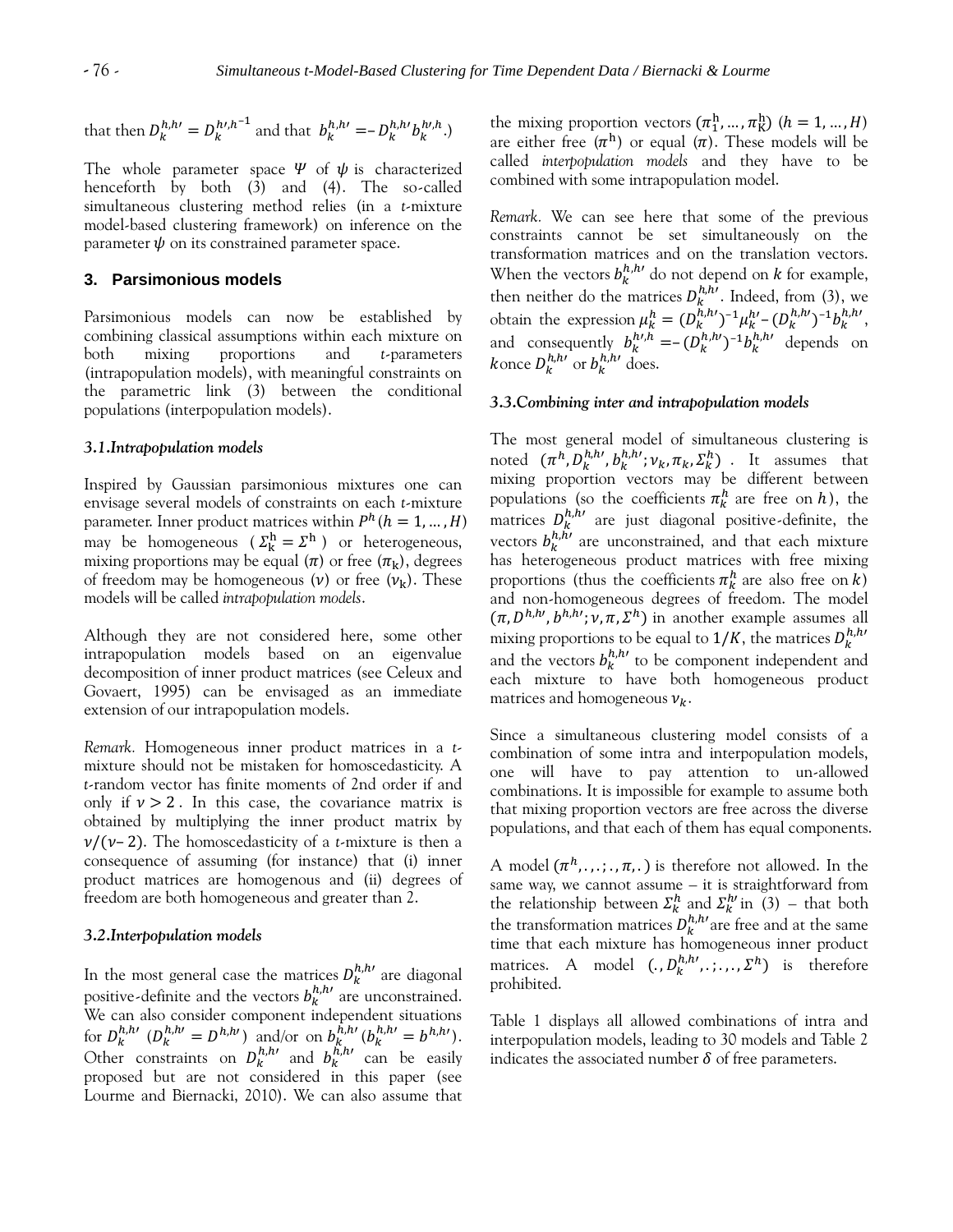**Table 1.** Allowed intra/interpopulation model combinations and identifiable models. We note by ' ∙ ' non-allowed combinations of intra and interpopulation models, by " allowed but non-identifiable models, and by ' • ' both allowed and identifiable models.

|              |                        |             | Intrapopulation models |                       |                         |                         |                       |                       |                         |                         |
|--------------|------------------------|-------------|------------------------|-----------------------|-------------------------|-------------------------|-----------------------|-----------------------|-------------------------|-------------------------|
|              |                        |             |                        |                       | $\boldsymbol{\nu}$      |                         |                       |                       | $v_k$                   |                         |
|              |                        |             | $\pi_{k}$<br>π         |                       | π                       |                         | $\pi_{\nu}$           |                       |                         |                         |
|              | Interpopulation models |             | $\Sigma^h$             | $\Sigma_k^h$          | $\Sigma^h$              | $\Sigma_k^h$            | $\Sigma^h$            | $\Sigma_k^h$          | $\Sigma^h$              | $\Sigma_k^h$            |
| $\pi(\pi^h)$ | $D^{h,h}$              | $b^{h,h}$   | $\bullet$ ( $\cdot$ )  | $\bullet$ ( $\cdot$ ) | $\bullet$ ( $\bullet$ ) | $\bullet$ ( $\bullet$ ) | $\bullet$ $(\cdot)$   | $\bullet$ $(\cdot)$   | $\bullet$ ( $\bullet$ ) | $\bullet$ ( $\bullet$ ) |
|              |                        | $b_k^{h,h}$ | $\circ$ ( $\cdot$ )    | $\bullet$ ( $\cdot$ ) | $\bullet$ ( $\bullet$ ) | $\bullet$ ( $\bullet$ ) | $\bullet$ ( $\cdot$ ) | $\bullet$ ( $\cdot$ ) | $\bullet$ ( $\bullet$ ) | $\bullet$ ( $\bullet$ ) |
|              | $D^{h,h \prime}_k$     | $b_k^{h,h}$ | $\cdot$ ( $\cdot$ )    | $\bullet$ ( $\cdot$ ) | $\cdot$ ( $\cdot$ )     | $\bullet$ ( $\bullet$ ) | $\cdot$ ( $\cdot$ )   | $\bullet$ ( $\cdot$ ) | $\cdot$ ( $\cdot$ )     | $\bullet$ ( $\bullet$ ) |

Table 2. Dimension  $\delta$  of the parameter  $\psi$  in simultaneous clustering in case of both equal mixing proportions and homogeneous conditional degrees of freedom.

|                           |           | $\mathbf{r}$ h                                 | $\mathbf{\Sigma}^h_{\nu}$                                                   |
|---------------------------|-----------|------------------------------------------------|-----------------------------------------------------------------------------|
| $D^{h,h}$                 | $h^{h,h}$ | $\beta + \gamma + 2d(H-1)$                     | $\beta + K\gamma + 2d(H-1)$                                                 |
|                           |           | $b_k^{h,h}$ , $\beta + \gamma + d(K + 1)(H-1)$ | $\beta + K\gamma + d(K + 1)(H - 1)$                                         |
| $D_k^{h,h}$ , $b_k^{h,h}$ |           | $\bullet$                                      | $\beta + K\gamma + 2dK(H-1)$                                                |
|                           |           |                                                | Note: $\beta = Kd + 1$ denotes the dimension of the parameter component set |

 $\{\mu_1^1, \dots, \mu_k^1\}$  U  $\{\nu_1^1\}$  and  $\gamma = (d^2 + d)/2$  is the size of the  $\Sigma_1^1$  parameter component. If mixing proportions  $\pi_k^h$  are free on both hand  $k$  (resp. free on  $k$  only), then one must add  $H(K-1)$  (resp.  $K-1$ ) to the indicated dimensions below. If degrees of freedom are allowed to vary among the components, then  $K-1$  must be added to the indicated dimensions.

*Remark.* All proposed models are identifiable except one of them  $(\pi, D^{h,h}, b_k^{h,h'}; v, \pi, \Sigma^h)$ , since the latter authorizes different component label permutations depending on the population, and, as a consequence, some crossing of the link between the *t*-components. Indeed, it is easy to show that in this model, any component may be linked to any other one.

However, assuming the data arise from this unidentifiable model must not be rejected since it just leads to combinatorial possibilities in constituting groups of identical labels from the components  $C_k^h$ . In this case, simultaneous clustering provides a partition of the data, but the practitioner keeps some freedom in renumbering the components in each population.

## **4. Parameter estimation**

*Notations.* In the following sections, indices  $i$  and  $h$ respectively vary across  $\{1, ..., n^h\}$  and  $\{1, ..., H\}$ , and both *j* and *k* across  $\{1, ..., K\}$ , unless otherwise stated.

#### *4.1.A useful reparameterization*

The parametric link between the location parameters and

the inner product matrices (3) allows for a new parameterization of the model at hand, which is both useful and meaningful for estimating  $\psi$ . It is easy to check that for any identifiable model, each matrix  $D_k^{h,h}$  is unique as well as each vector  $b_k^{h,h}$ . As a consequence it makes sense to define for any value of the parameter the following vectors:  $1 - \frac{1}{2}h^1$ and  $\theta^h = [(\pi_k^h, D_k^h, b_k^h); k = 1, ..., K]$   $(h = 2, ..., H)$ , where  $D_k^h = D_k^{1,h}$  and  $b_k^h = b_k^{1,h}$ . Let us denote by  $\Theta$  the space spanned by the vector  $\hat{\theta} = (\theta^1, ..., \theta^H)$  when  $\psi$  scans the parameter space  $\Psi$ . There exists a canonical bijective map between  $\Psi$  and  $\Theta$ . Thus  $\theta$  constitutes a new parameterization of the model at hand, and estimating  $\psi$ or  $\theta$  by maximizing their likelihood, respectively on  $\Psi$  or  $\theta$ , is equivalent.

The parameter  $\theta^1$  appears to be a 'reference population parameter' whereas  $(\theta^2, ..., \theta^H)$  corresponds to a 'link parameter' between the reference population and the other ones. But in spite of appearance the estimated model does not depend on the initial choice of the population  $P^1$ . Indeed the bijective correspondence between the parameter spaces  $\theta$  and  $\psi$  ensures that the model inference is invariant by relabelling the populations.

## *4.2.Invoking a GEM algorithm*

l

The loglikelihood of the new parameter  $\theta$ , computed on the observed data, has no explicit maximum, neither does its expected completed loglikelihood. But Dempster et al. (1977) showed that an EM algorithm is not required to converge to a local maximum of the parameter likelihood in an incomplete data structure. The conditional expectation of its completed loglikelihood has just to increase at each M-step instead of being maximized. This algorithm, called GEM (Generalized EM), can be easily implemented here<sup>1</sup>. Starting from some initial value of

<sup>&</sup>lt;sup>1</sup> The Matlab code can be obtained from the authors on request.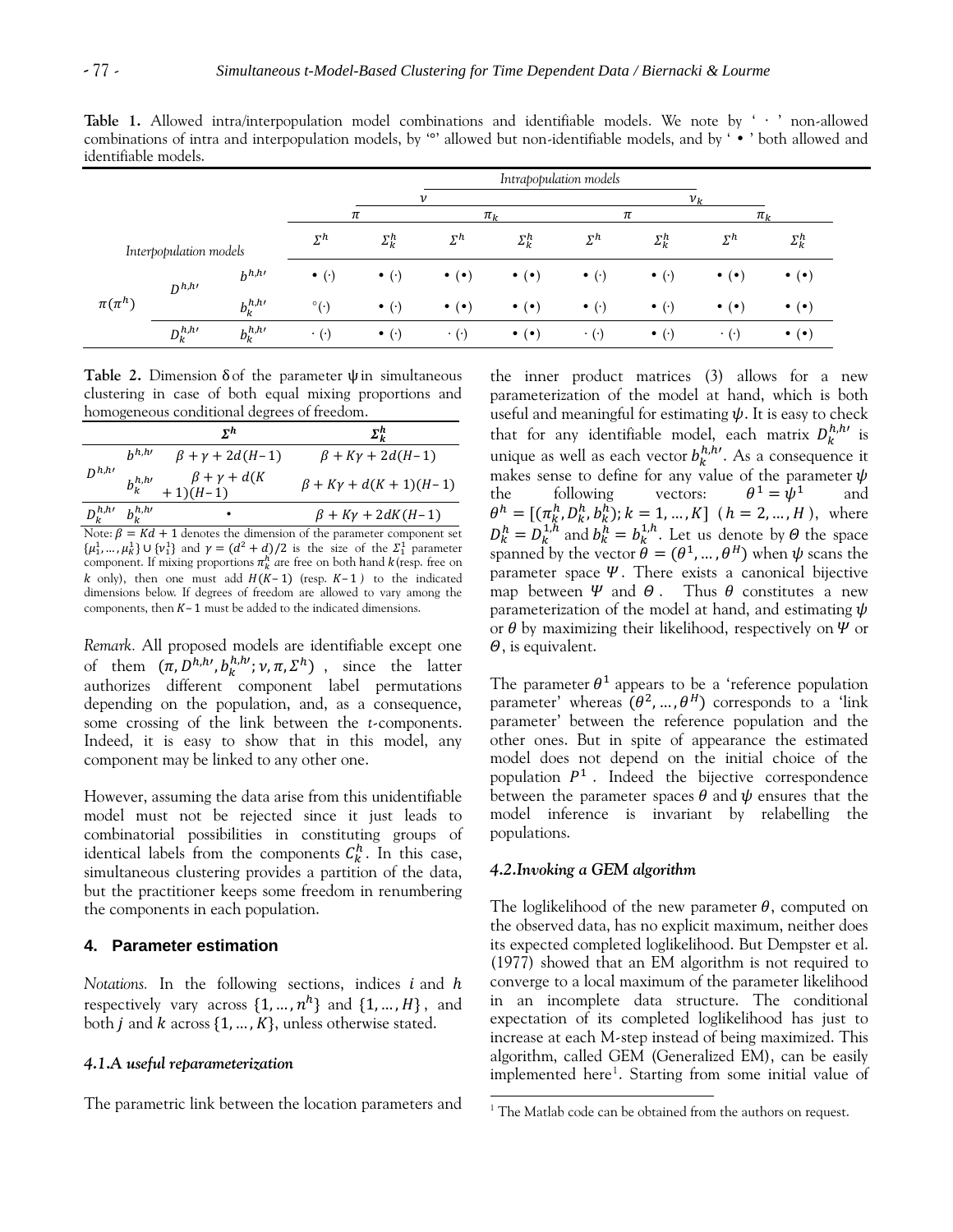the parameter  $\theta$ , the two following steps alternate. The algorithm stops either when reaching stationarity of the likelihood or after a given number of iterations.

E-step: From the current value  $\tilde{\theta}$  of the parameter, the average of  $(U^h | X^h = x^h_i, Z^h_k = 1)$  is computed with:

$$
u_{i,k}^{h} = E(U^{h} | X^{h} = x_{i}^{h}, Z_{k}^{h} = 1; \tilde{\theta})
$$
  
= 
$$
\frac{d + \tilde{v}_{k}^{h}}{\left[\tilde{v}_{k}^{h} + || x_{i}^{h} - \tilde{\mu}_{k}^{h} ||^{2} \tilde{z}_{k}^{h-1}\right]}
$$

and the average of its logarithm is given by:

$$
w_{i,k}^h = E\left(\ln U^h \mid X^h = x_i^h, Z_k^h = 1; \tilde{\theta}\right)
$$
  
= 
$$
\ln u_{i,k}^h + \psi_0 \frac{d + \tilde{\nu}_k^h}{2} - \ln \frac{d + \tilde{\nu}_k^h}{2},
$$

where  $\psi_0$  stands for the digamma function.

The expected component memberships are then computed according to:

$$
t^{h}_{i,k} = E(Z^{h}_{k} | X^{h} = x^{h}_{i}; \tilde{\theta})
$$
  
=  $\tilde{\pi}_{k}^{h} t_{d}(x^{h}_{i}; \tilde{\nu}_{k}^{h}, \tilde{\mu}_{k}^{h}, \tilde{\Sigma}_{k}^{h}) / \sum_{j} \tilde{\pi}_{j}^{h} t_{d}(x^{h}_{i}; \tilde{\nu}_{j}^{h}, \tilde{\mu}_{j}^{h}, \tilde{\Sigma}_{j}^{h}).$ 

GM-step: The expectation of  $\theta$  conditional on the completed loglikelihood can be alternatively maximized with respect to the two following component sets of the parameter  $\theta$ : { $\pi_k^1$ ,  $v_k^1$ ,  $\mu_k^1$ ,  $\Sigma_k^1$ } and  $\{\pi_{\mathbf{k}}^{\mathbf{h}}, \mathbf{D}_{\mathbf{k}}^{\mathbf{h}}, \mathbf{b}_{\mathbf{k}}^{\mathbf{h}}\}$  (  $\mathbf{h} = 2, ..., \mathbf{H}$  ). It provides the estimator  $\theta^+$  that is used as  $\tilde{\theta}$  at the next iteration of the current GM-step. The detail of the GM-step is given in the following two subsections since it depends on the intra and interpopulation model at hand.

# 4.3.Estimation of the reference population parameter  $\boldsymbol{\theta}^1$

From now on, we adopt the convention that for all  $k, D_k^1$ is the identity matrix of  $GL_d(\mathbb{R})$  and  $b_k^1$  is the null vector of  $\mathbb{R}^d$ .

Mixing proportions  $\pi_k^1$ . Setting  $\hat n_k^h$  $\sum\limits_{i}t_{i,k}^h$  and  $\sum\limits_{h}\!\hat{n}^h_k,$ we obtain  $\pi_k^{1^+} = \hat{n}_k^1/n^1$  when assuming that mixing proportions are free,  $\overline{n}_k^1 = \hat{n}_k/n$  when they only depend on the component, and  $\pi_k^1 = 1/K$  when they depend neither on the component nor on the population.

Degrees of freedom  $v_k^1$ . We recall here that under the

conditional linear stochastic link (2), degrees of freedom are homogeneous throughout the populations:  $\nu_k^1$  $v_k^H$ . When degrees of freedom are allowed to be heterogeneous on  $k$ , each  $v_k^{1^+}$  is a solution to the equation:

$$
\frac{\partial}{\partial v_k} \left[ \sum_{i,h} t_{i,k}^h - \ln \Gamma \frac{v_k}{2} + \frac{v_k}{2} \ln \frac{v_k}{2} + \frac{v_k}{2} w_{i,k}^h - u_{i,k}^h \right] = 0.
$$

Otherwise when degrees of freedom are constrained to be also homogeneous on  $k, v_k^{1^+}$  is solution of:

$$
\frac{\partial}{\partial v_k} \left[ \sum_{i,j,h} t_{i,j}^h - \ln \Gamma \frac{v_j}{2} + \frac{v_j}{2} \ln \frac{v_j}{2} + \frac{v_j}{2} w_{i,j}^h - u_{i,j}^h \right] = 0.
$$

Location parameters  $\mu_k^1$ . The component location parameters in the reference population are estimated by:

,

$$
\mu_k^{1^+} = \sum_{i,h} t_{i,k}^h u_{i,k}^h \Delta_{i,k,h} / \sum_{i,h} t_{i,k}^h u_{i,k}^h
$$
  
where  $\Delta_{i,k,h} = \tilde{D}_k^{h^{-1}} x_i^h \text{-} \tilde{b}_k^h$ .

*Inner product matrices*  $\Sigma_k^1$ . If the inner product matrices are allowed to be heterogeneous within each *t*-mixture, they are then estimated in the reference population by:

$$
\Sigma_{k}^{1}^{+} = (1/\hat{n}_{k}) \sum_{i,h} t_{i,k}^{h} u_{i,k}^{h} \left[ \Delta_{i,k,h} - \mu_{k}^{1}^{+} \right] \left[ \Delta_{i,k,h} - \mu_{k}^{1}^{+} \right]'
$$

Otherwise, when assuming that each mixture has homogeneous inner product matrices, those of  $P<sup>1</sup>$  are estimated by:

$$
\Sigma_{k}^{1^{+}} = (1/n) \sum_{i,j,h} t_{i,j}^{h} u_{i,j}^{h} \left[ \Delta_{i,j,h} - \mu_{j}^{1^{+}} \right] \left[ \Delta_{i,j,h} - \mu_{j}^{1^{+}} \right]'
$$

# 4.4.Estimation of the link parameters  $\boldsymbol{\theta}^h (h \geq 2)$

Mixing proportions  $\pi_k^h$ . We have  $\pi_k^{h^+} = \hat{n}_k^h/n^h$  when assuming that mixing proportions are free,  $\pi_k^{h^+}$  = when they only depend on the component, and  $\pi_k^{h^+}$  =  $1/K$  when they depend neither on the component nor on the population.

*Translation vectors*  $b_k^h$ . When the vectors  $b_k^h$  ( $k = 1, ..., K$ ) are assumed to be free for any  $h \in \{2, ..., H\}$ , they are estimated by:

$$
b_k^{h^+} = \sum_{i} t_{i,k}^h u_{i,k}^h x_i^h / \sum_{i} t_{i,k}^h u_{i,k}^h - \tilde{D}_k^h \mu_k^{1^+},
$$

and by :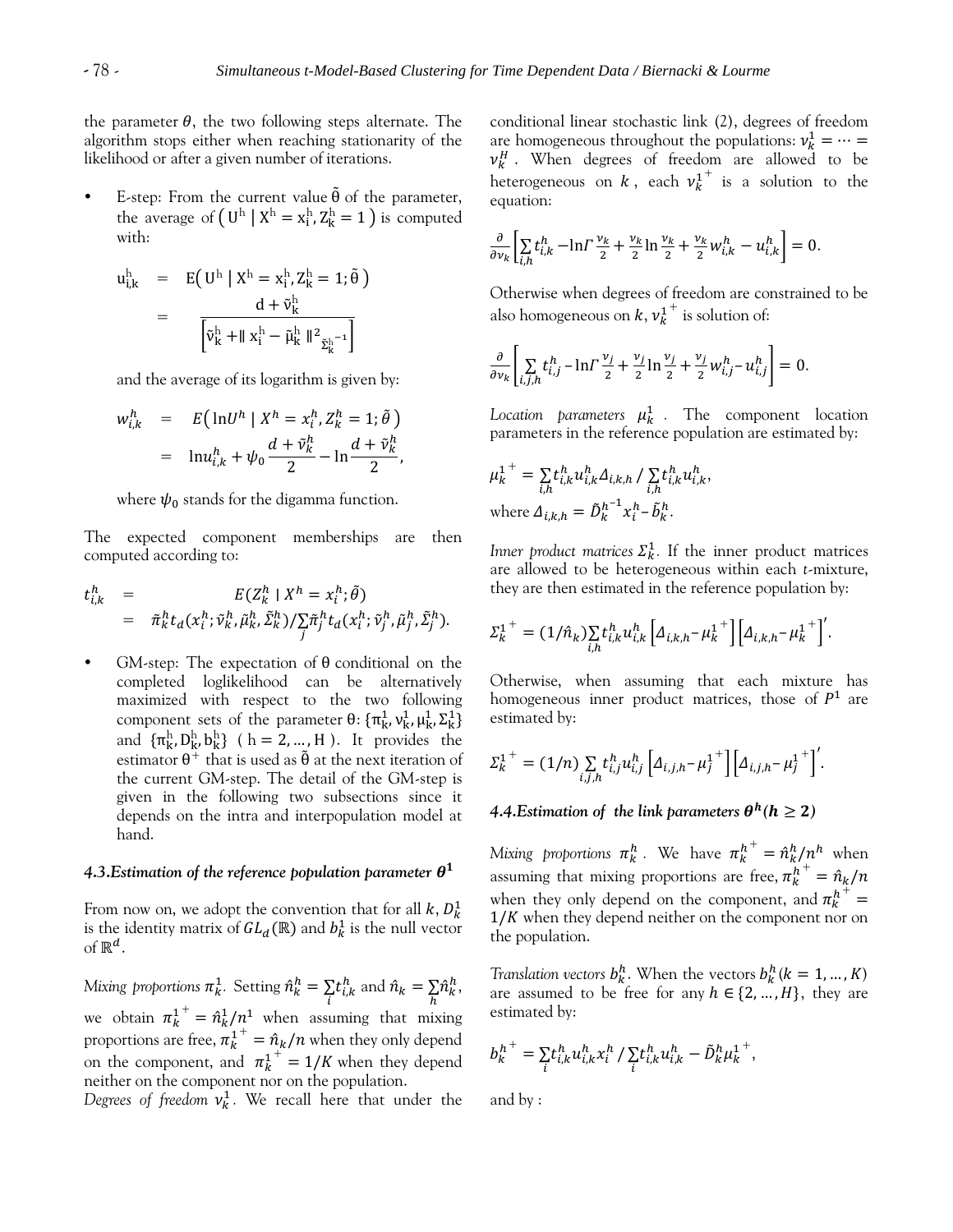$$
b_k^{h^+} = \left[ \sum_{i,j} t_{i,j}^h u_{i,j}^h \left[ \tilde{D}_j^h \Sigma_j^{1+} \tilde{D}_j^h \right]^{-1} \right]^{-1}
$$
  
 
$$
\times \sum_{i,j} t_{i,j}^h u_{i,j}^h \left[ \tilde{D}_j^h \Sigma_j^{1+} \tilde{D}_j^h \right]^{-1} x_i^h - \tilde{D}_j^h \mu_j^{1+}
$$

when assuming they are equal.

*Matrices*  $D_k^h$ . The transformation matrices  $D_k^h$  cannot be estimated explicitly but, as the expectation of conditional on the completed loglikelihood is concave with respect to  $D_k^{h^{-1}}$  (whatever are  $h \in \{2, ..., H\}$  and  $k \in \{1, ..., K\}$ ), we obtain  $D_k^{h^+}$  by any convex optimization algorithm.

*Remark.* Until now we have assumed that the matrices  $D_k^h$  were positive. If that assumption is weakened by simply fixing the sign of each coefficient of the matrix  $D^h_k$ to be positive or negative, then, first, the identifiability of the model is preserved (whatever the model at hand), and second the expectation of  $\theta$  conditional on the completed loglikelihood, remains concave with respect to

 $D_{k}^{h^{-1}}$  on the parameter space  $\theta.$ 

We will then always be able to obtain  $D_{k}^{h\pm}$  at the GMstep of the GEM algorithm, numerically at least.

## **5. Companies financial health**

#### *5.1.The data*

The prediction of a company's ability to satisfy its financial obligations is an important question that requires a strong knowledge of the mechanism leading to bankruptcy. Du Jardin and Séverin (2010) proposed a study of bankruptcy trajectories over the years for a deeper understanding of this process. The original first sample (year 2002) is made up of 250 healthy firms and 250 bankrupt ones. The second sample (year 2003) is made up of 260 healthy and 260 bankrupt companies. The first sample was used to select variables. Forty one variables commonly used in the literature were retained, including forty ratios and one variable representing a balance sheet statement. The ratios were divided into six groups; the first represents the performance of the firms (such as for instance EBITDA/Total assets), the second their efficiency (such as for instance Value added/Total sales), the third their financial distress (such as for instance financial expenses/Total sales), the fourth their financial structure (such as for instance Total debt/Total equity), the fifth their liquidity (such as for instance quick ratio) and the sixth (and last) their rotation (such as for instance Accounts payable/Total sales). Here, we propose to use simultaneous *t*-model-based clustering in order to obtain both a typology of the financial health of the companies and a quantitative measure of the evolution of that typology over a time period.

We selected a subsample of Du Jardin and Séverin (2010): some outliers are discarded and only the more discriminant variables are kept. The new sample is now made up of a first subsample  $x^1$  of  $n^1 = 428$  companies in 2002 (216 healthy and 212 bankrupt companies) and of a second sample  $x^2$  of  $n^2 = 461$  companies in 2003 (241 healthy and 220 bankrupt companies). Concerning the variables, only four financial ratios  $(d = 4)$  expected to provide some meaningful information about the health of the companies, are retained: EBITDA/Total Assets, Value Added/Total Sales, Quick Ratio, Accounts Payable/Total Sales. Figure 1 displays both datasets  $(H = 2)$  in the canonical plane [EBITDA/Total assets, Quick Ratio].

Note that conditions for using simultaneous clustering are all satisfied. First, both samples are described by the same set of variables. Second, we expect to obtain two partitions (one per year) with the same financial meaning over the years, only their descriptive features having evolved.



**Figure 1.** Financial data in the canonical plane [EBITDA/Total Assets, Quick Ratio] for years 2002 and 2003.

#### *5.2.Results of simultaneous vs. independent clustering*

We applied on both financial subsamples each of the 30 allowed models of simultaneous clustering displayed in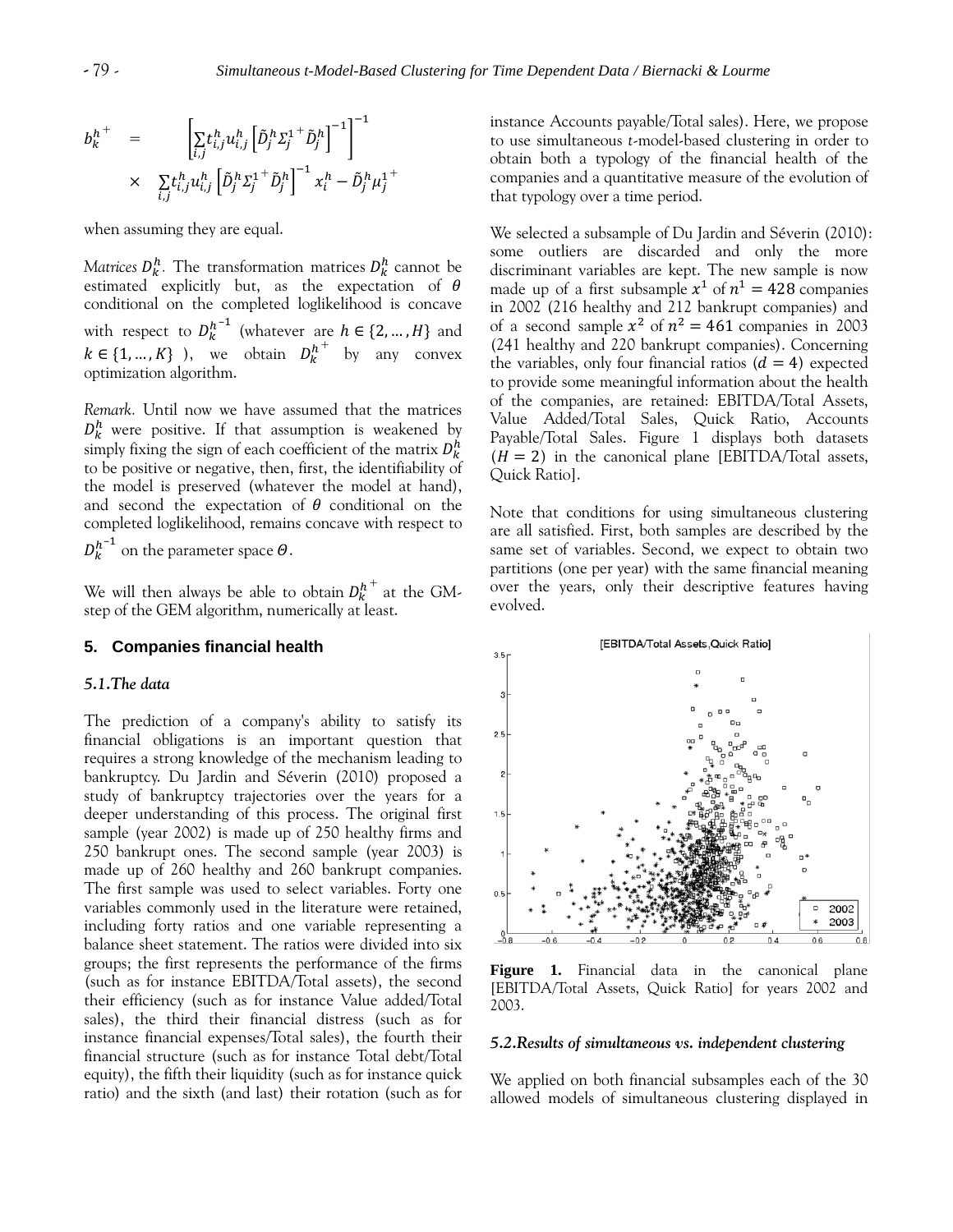Table 1 for different numbers of clusters  $(K = 1, ..., 5)$ and with the GEM algorithm (5 trials for each procedure, 500 iterations and 5 directional maximizations at each GM step). The selection of the couple  $(model, K)$  is performed by retaining the greatest value of the (Integrated Completed Likelihood) information criterion (Biernacki et al. 2000) defined by:

$$
ICL = \ln L(\hat{\psi}; x) - \frac{\delta}{2} \ln(n) + \sum_{i,k,h} \hat{z}_{i,k}^h \ln t_{i,k}^h(\hat{\psi}),
$$

where  $L(\hat{\psi}; x)$  denotes the maximized likelihood of the parameter  $\psi$  computed on the observed data  $x, \delta$  the dimension of  $\psi$ , *n* the sample size  $(n = \sum n^h)$  and  $\hat{z}_{i,k}^h$  the MAP of  $t_{i,k}^h(\hat{\psi})$ . Here the ICL criterion is preferred to the (Schwarz, 1978; Lebarbier and Mary-Huard, 2006) since it favors well separated groups, a particularly interesting property for obtaining potentially meaningful clusters.

Table 3 displays the best ICL criterion value among all models for simultaneous clustering strategy. We notice that ICL retains a three clusters  $(K = 3)$  solution. Table 4 gives the associated confusion table of this obtained partition in comparison to the bankruptcy and healthy specifications.

We see that estimated Clusters 1 and 2 are highly correlated respectively to failed and not-failed companies, whereas Cluster 3 is clearly a group where failed and notfailed companies are indistinguishable. This new typology sheds a new light on the financial health of companies by

Table 3. Best ICL values, over all models, obtained in simultaneous and independent clustering with different number of clusters.

| К                   |  |                             |        |
|---------------------|--|-----------------------------|--------|
| <b>Simultaneous</b> |  | 1169.7 1191.3 1202.0 1183.4 | 1131.3 |
| Independent         |  | 1154.6 1163.6 1072.1 1127.7 | 1098.3 |

**Table 4.** Confusion table associated to the partition provided by the best simultaneous clustering model retained  $by$  ICL.

|            | Cluster 1 | Cluster 2 | Cluster 3 |
|------------|-----------|-----------|-----------|
| Healthy    |           | 94        | 360       |
| Bankruptcy | 56        | 10        | 366       |

**Table 5.** Confusion table associated to the partition provided by the best independent clustering model retained by ICL.

|            | Cluster 1 | Cluster 2 |
|------------|-----------|-----------|
| Healthy    | 228       | າາ໑       |
| Bankrutpcy | 289       | 143       |



**Figure 2.** Estimated partition of companies (Healthy, Bankruptcy, Indecision) for the two consecutive years (2002, 2003), obtained by a simultaneous t-mixture model-based clustering methodology.

indicating that it is easy to clearly identify healthy and unhealthy companies (see Figure 2) for a small number of cases (Clusters 1 and 2 have respectively mixing proportions equal to 0.07 and 0.13) whereas it is expected to be a very hard task for most of them (Cluster 3 has a mixing proportion of 0.80). By using the *t-*parameters of each cluster, it is obviously possible to draw a synthetic description of each of them (classical analysis in modelbased clustering so not reported here) but we focus on the specificity of simultaneous clustering which provides information about the evolution of the groups over the years. The retained best model is  $(\pi, D^{h,h}, D^{h,h'}; \nu, \pi_k, \Sigma^h)$  which means that (i) the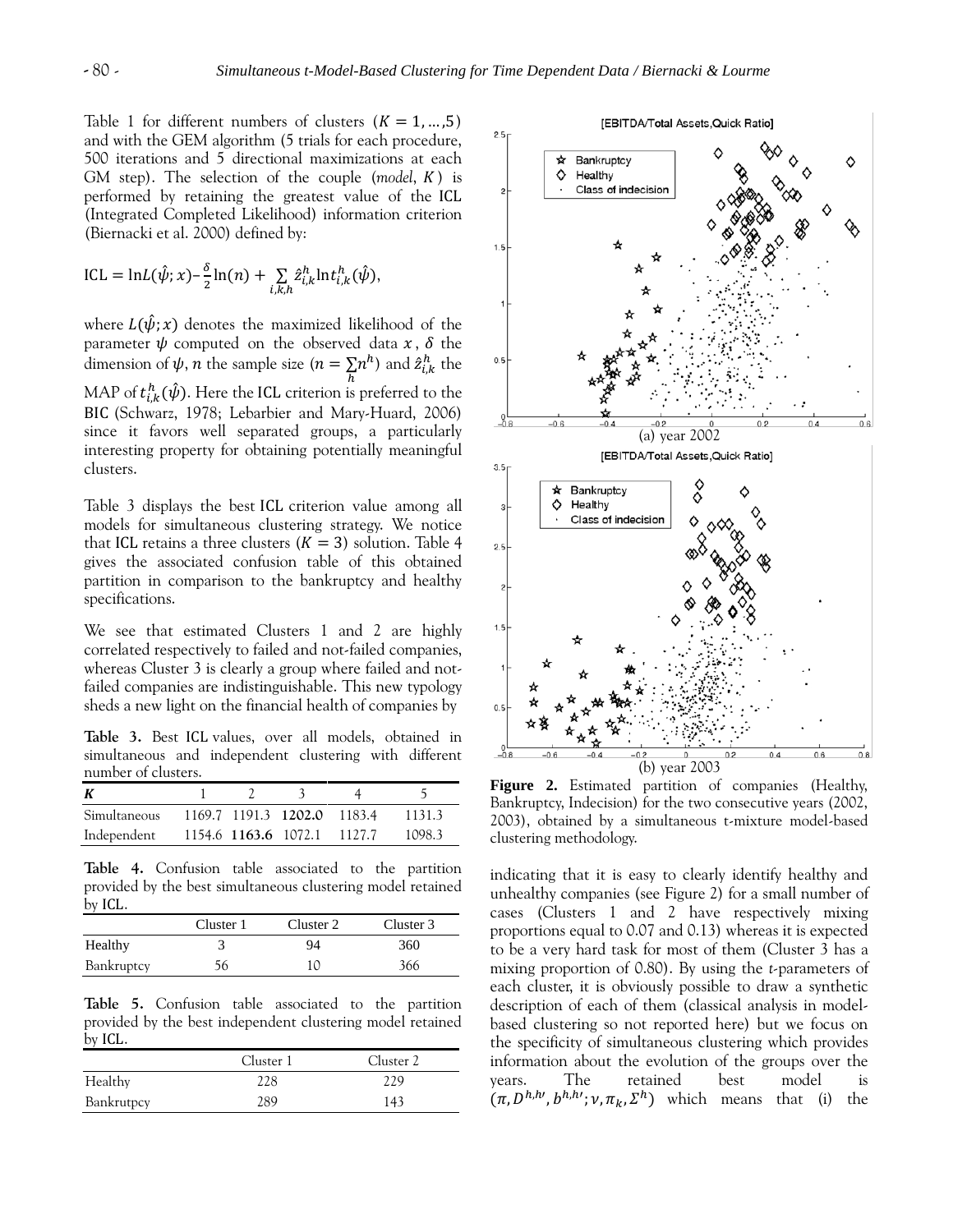mixing proportion of each cluster is invariant between 2002 and 2003 and also (ii) other cluster features uniformly evolved over the years. More precisely, the associated estimated transition parameters are given by

 $\hat{D}^{1,2} = diag(1.12, 0.95, 1.20, 0.93)$  $\hat{b}^{1,2} = 10^{-3}$ . (-18.2, 2, -102, -1)',

thus the clusters from 2002 and 2003 appear to vary only through the two variables EBITDA/Total Assets and Quick Ratio.

This result is meaningful since the two main variables able to predict bankruptcy are the liquidity and the performance. The change of financial structure is a consequence of the evolution of these two variables. We can assume that the problems of firms arise from several steps. The liquidity ratio collapses before the performance ratio. In some cases, even if we can highlight a decrease in these ratios, the situation still remains good because the other variables (such as financial structure) are strong enough to bear the difficulties the firm faces.

For comparison, Table 3 displays also the best ICL criterion value among all models for independent clustering. We notice now that  $K = 2$  clusters are retained and the associated confusion table (Table 5) indicates that estimated clusters yield poor information about the health of companies in comparison to the three-component solution given by simultaneous clustering. In addition, independent clustering does not allow for an easy interpretation of the evolution of the groups over the years. Finally, it is worth noting that *ICL* prefers the simultaneous solution to the independent one.

#### **6. Concluding remarks**

Simultaneous model-based clustering aims to model not only a partitioning of data but also an evolution of it over different subsamples. It was illustrated in the *t*-case on data related to the financial health of companies over two years. A meaningful three-cluster solution was selected, which was not the case with the classical independent clustering procedure. We also quantified the estimated evolution between the two years. It appears to be moderate in this example but it would be interesting to extend the study to a larger number of years  $(H = 4$  or more) for accessing to possibly more changes over more distant years.

**Acknowledgements** The authors wish to thank E. Séverin and P. Du Jardin for authorizing them to work on their financial datasets and also for their advice.

# **References**

- Archambeau, C. and Verleysen, M. 2007. Robust Bayesian clustering. *Neural Networks,* 20(1):129 – 138.
- Biernacki, C., Celeux, G. and Govaert, G. 2000. Assessing a mixture model for clustering with the integrated completed likelihood. *IEEE Transactions on Pattern Analysis and Machine Intelligence,* 22(7): 719 – 725.
- Biernacki, C., Beninel, F. and Bretagnolle, V. 2002. A Generalized Discriminant Rule when Training Population and Test Population Differ on their Descriptive Parameters. *Biometrics*, 58(2):387 – 397.
- Bishop, C.M. and Svensén, M. 2005. Robust Bayesian mixture modelling. *Neurocomputing*, 64:235 – 252.
- Celeux, G. and Govaert, G. 1995. Gaussian Parsimonious Clustering Models. *Pattern Recognition*, 28(5):781 – 793.
- Chatzis, S. and Varvarigou, T. 2008. Robust fuzzy clustering using mixtures of Student's-t distributions. *Pattern Recogn. Lett.*, 29(13):1901 – 1905.
- Dempster, A.P., Laird, N.M. and Rubin, D.B. 1977. Maximum Likelihood from Incomplete Data via the EM Algorithm (with discussion). *Journal of the Royal Statistical Society B*, 39:1 – 38.
- Du Jardin, P. and Séverin, E. 2010. Dynamic analysis of the business failure process: a study of bankruptcy trajectories. In: *Portuguese Finance Network*, Ponte Delgada, Portugal.
- Gerogiannis, D., Nikou, C. and Likas, A. 2009. The mixture of Student's t-distributions as a robust framework for rigid registration. *Image and Vision Computing*, 27(9): 1285 – 1294.
- Lebarbier, E. and Mary-Huard, T. 2006. Le critère BIC, fondements théoriques et interprétation. *Journal de la Société Francaise de Statistique*, 1:39 – 57.
- Lourme, A. and Biernacki, C. 2010. Simultaneous Gaussian Models-Based Clustering for Samples of Multiples Origins. *Pub. IRMA*, 70-VII, University Lille 1, Lille.
- McLachlan, G.J. and Peel, D. 2000. Finite Mixture Models. *Wiley*, New York.
- Schwarz, G. 1978. Estimating the number of components in a finite mixture model. *Annals of Statistics*, 6:461 – 464.
- Wang, H. and Hu, Z. 2009. Estimation for Mixture of Multivariate t-Distributions. *Neural Process. Lett.*,  $30(3):243 - 256.$